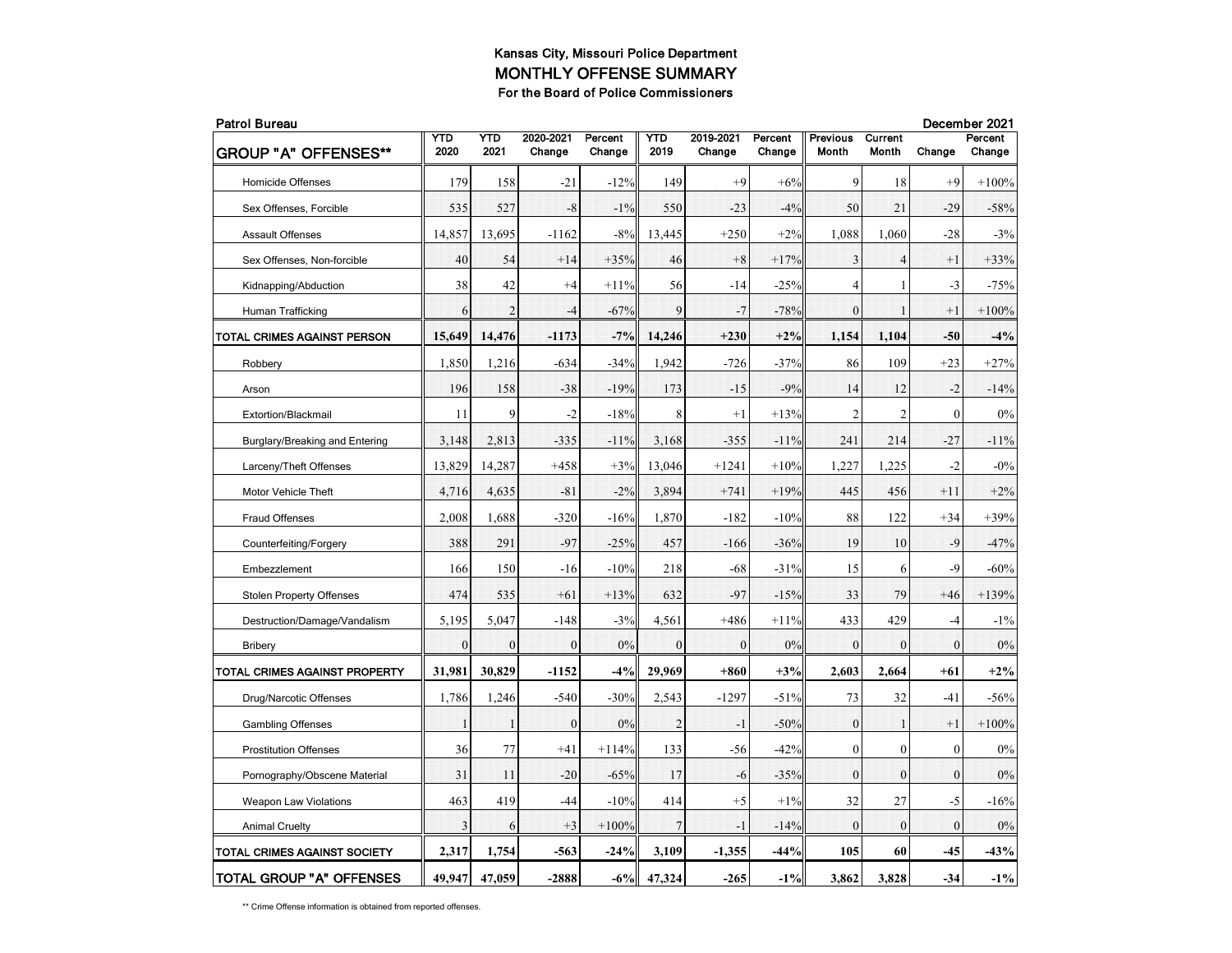| <b>Central Patrol</b>               |                |                |                     |                   |                |                     |                   |                          |                         |                | December 2021     |  |
|-------------------------------------|----------------|----------------|---------------------|-------------------|----------------|---------------------|-------------------|--------------------------|-------------------------|----------------|-------------------|--|
| <b>GROUP "A" OFFENSES**</b>         | YTD<br>2020    | YTD<br>2021    | 2020-2021<br>Change | Percent<br>Change | YTD<br>2019    | 2019-2021<br>Change | Percent<br>Change | <b>Previous</b><br>Month | Current<br><b>Month</b> | Change         | Percent<br>Change |  |
| <b>Homicide Offenses</b>            | 27             | 35             | $+8$                | $+30%$            | 23             | $+12$               | $+52%$            | $\mathbf{1}$             | 1                       | $\mathbf{0}$   | 0%                |  |
| Sex Offenses, Forcible              | 117            | 156            | $+39$               | $+33%$            | 135            | $+21$               | $+16%$            | 12                       | $\overline{4}$          | $-8$           | $-67%$            |  |
| <b>Assault Offenses</b>             | 3,204          | 2,883          | $-321$              | $-10%$            | 2,556          | $+327$              | $+13%$            | 220                      | 216                     | $-4$           | $-2\%$            |  |
| Sex Offenses, Non-forcible          | 11             | 12             | $+1$                | $+9%$             | 10             | $+2$                | $+20%$            | $\mathbf{0}$             | $\mathbf{1}$            | $+1$           | $+100%$           |  |
| Kidnapping/Abduction                | $\overline{4}$ | 10             | $+6$                | $+150%$           | 11             | $-1$                | $-9%$             | $\mathbf{0}$             | $\overline{0}$          | $\mathbf{0}$   | 0%                |  |
| Human Trafficking                   | $\mathbf{1}$   | $\overline{2}$ | $+1$                | $+100%$           | $\overline{2}$ | $\theta$            | 0%                | $\theta$                 | $\mathbf{1}$            | $+1$           | $+100%$           |  |
| TOTAL CRIMES AGAINST PERSON         | 3,363          | 3,096          | $-267$              | $-8%$             | 2,735          | $+361$              | $+13%$            | 233                      | 222                     | $-11$          | $-5%$             |  |
| Robbery                             | 456            | 351            | $-105$              | $-23%$            | 461            | $-110$              | $-24%$            | 21                       | 28                      | $+7$           | $+33%$            |  |
| Arson                               | 35             | 25             | $-10$               | $-29%$            | 23             | $+2$                | $+9%$             | $\mathbf{1}$             | 1                       | $\mathbf{0}$   | 0%                |  |
| Extortion/Blackmail                 | $\overline{2}$ | $\overline{2}$ | $\mathbf{0}$        | 0%                | 1              | $+1$                | $+100%$           | $\mathbf{0}$             | $\mathbf{0}$            | $\mathbf{0}$   | $0\%$             |  |
| Burglary/Breaking and Entering      | 731            | 592            | $-139$              | $-19%$            | 537            | $+55$               | $+10%$            | 60                       | 46                      | $-14$          | $-23%$            |  |
| Larceny/Theft Offenses              | 3,976          | 4,539          | $+563$              | $+14%$            | 3,282          | $+1257$             | $+38%$            | 445                      | 445                     | $\mathbf{0}$   | $0\%$             |  |
| Motor Vehicle Theft                 | 1,081          | 1,265          | $+184$              | $+17%$            | 949            | $+316$              | $+33%$            | 140                      | 122                     | $-18$          | $-13%$            |  |
| <b>Fraud Offenses</b>               | 362            | 344            | $-18$               | $-5%$             | 374            | $-30$               | $-8%$             | 18                       | 27                      | $+9$           | $+50%$            |  |
| Counterfeiting/Forgery              | 93             | 59             | $-34$               | $-37%$            | 76             | $-17$               | $-22%$            | $\overline{4}$           | 1                       | $-3$           | $-75%$            |  |
| Embezzlement                        | 31             | 25             | -6                  | $-19%$            | 46             | $-21$               | $-46%$            | $\overline{4}$           | $\overline{0}$          | $-4$           | $-100%$           |  |
| <b>Stolen Property Offenses</b>     | 72             | 98             | $+26$               | $+36%$            | 118            | -20                 | $-17%$            | 6                        | 20                      | $+14$          | $+233%$           |  |
| Destruction/Damage/Vandalism        | 1,448          | 1,554          | $+106$              | $+7%$             | 1,249          | $+305$              | $+24%$            | 148                      | 155                     | $+7$           | $+5%$             |  |
| <b>Bribery</b>                      | $\mathbf{0}$   | $\theta$       | $\theta$            | 0%                | $\mathbf{0}$   | $\theta$            | 0%                | $\mathbf{0}$             | $\mathbf{0}$            | $\theta$       | $0\%$             |  |
| TOTAL CRIMES AGAINST PROPERTY       | 8,287          | 8,854          | $+567$              | $+7%$             | 7,116          | $+1,738$            | $+24%$            | 847                      | 845                     | $-2$           | $-0\%$            |  |
| Drug/Narcotic Offenses              | 468            | 302            | $-166$              | $-35%$            | 945            | $-643$              | $-68%$            | 25                       | 11                      | $-14$          | $-56%$            |  |
| <b>Gambling Offenses</b>            | $\overline{0}$ | $\overline{0}$ | $\overline{0}$      | 0%                | $\overline{0}$ | $\mathbf{0}$        | 0%                | $\mathbf{0}$             | $\mathbf{0}$            | $\overline{0}$ | 0%                |  |
| <b>Prostitution Offenses</b>        | 10             | 10             | $\overline{0}$      | 0%                | 33             | $-23$               | $-70%$            | $\mathbf{0}$             | $\theta$                | $\mathbf{0}$   | 0%                |  |
| Pornography/Obscene Material        | 3              | $\mathbf{1}$   | $-2$                | $-67%$            | 6              | $-5$                | $-83%$            | $\overline{0}$           | $\mathbf{0}$            | $\mathbf{0}$   | $0\%$             |  |
| <b>Weapon Law Violations</b>        | 91             | 102            | $+11$               | $+12%$            | 100            | $+2$                | $+2%$             | $\tau$                   | 8                       | $+1$           | $+14%$            |  |
| <b>Animal Cruelty</b>               | $\overline{0}$ | $\overline{2}$ | $+2$                | $+200%$           | $\overline{4}$ | $-2$                | $-50%$            | $\mathbf{0}$             | $\mathbf{0}$            | $\mathbf{0}$   | $0\%$             |  |
| <b>TOTAL CRIMES AGAINST SOCIETY</b> | 572            | 415            | $-157$              | $-27%$            | 1,084          | -669                | $-62%$            | 32                       | 19                      | $-13$          | $-41%$            |  |
| TOTAL GROUP "A" OFFENSES            | 12,222         | 12,365         | $+143$              | $+1\%$            | 10,935         | $+1,430$            | $+13%$            | 1,112                    | 1,086                   | $-26$          | $-2\%$            |  |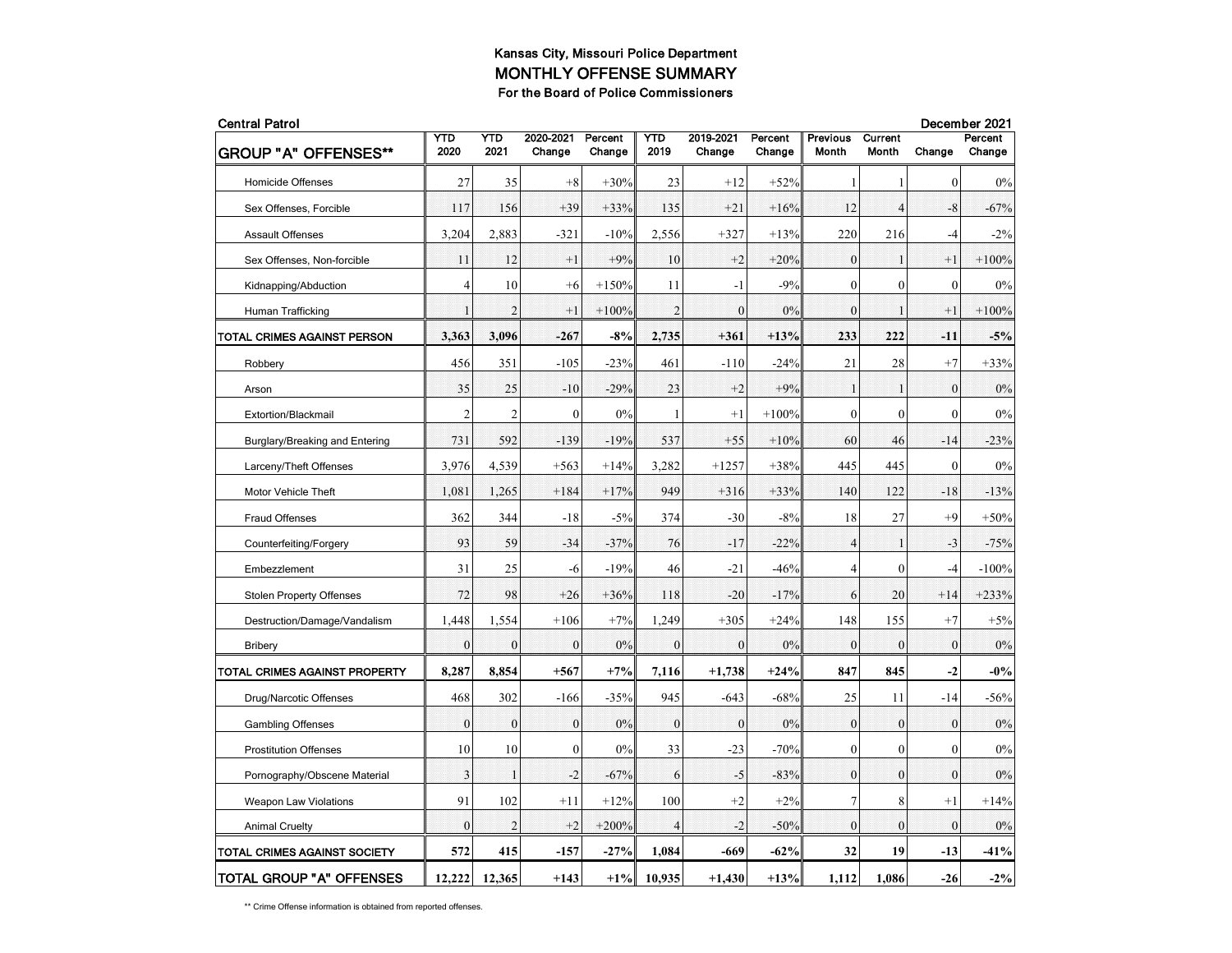| <b>Metro Patrol</b>             |                |                |                     |                   |                |                     |                   |                          |                         |                  | December 2021     |
|---------------------------------|----------------|----------------|---------------------|-------------------|----------------|---------------------|-------------------|--------------------------|-------------------------|------------------|-------------------|
| <b>GROUP "A" OFFENSES**</b>     | YTD<br>2020    | YTD<br>2021    | 2020-2021<br>Change | Percent<br>Change | YTD<br>2019    | 2019-2021<br>Change | Percent<br>Change | <b>Previous</b><br>Month | <b>Current</b><br>Month | Change           | Percent<br>Change |
| <b>Homicide Offenses</b>        | 42             | 44             | $+2$                | $+5%$             | 46             | $-2$                | $-4%$             | $\overline{2}$           | 6                       | $+4$             | $+200%$           |
| Sex Offenses, Forcible          | 100            | 78             | $-22$               | $-22%$            | 89             | $-11$               | $-12%$            | 12                       | $\overline{2}$          | $-10$            | $-83%$            |
| <b>Assault Offenses</b>         | 3,382          | 3,360          | $-22$               | $-1\%$            | 3,095          | $+265$              | $+9%$             | 311                      | 235                     | $-76$            | $-24%$            |
| Sex Offenses, Non-forcible      | 9              | $\overline{7}$ | $-2$                | $-22%$            | 9              | $-2$                | $-22%$            | $\theta$                 | $\mathbf{1}$            | $+1$             | $+100%$           |
| Kidnapping/Abduction            | 13             | 8              | $-5$                | $-38%$            | 5              | $+3$                | $+60%$            | $\mathbf{0}$             | 1                       | $+1$             | $+100%$           |
| Human Trafficking               | $\overline{2}$ | $\mathbf{0}$   | $-2$                | $-100%$           | 1              | $-1$                | $-100%$           | $\mathbf{0}$             | $\mathbf{0}$            | $\mathbf{0}$     | 0%                |
| TOTAL CRIMES AGAINST PERSON     | 3,546          | 3,497          | $-49$               | $-1\%$            | 3,244          | $+253$              | $+8%$             | 325                      | 245                     | $-80$            | $-25%$            |
| Robbery                         | 378            | 226            | $-152$              | $-40%$            | 356            | $-130$              | $-37%$            | 21                       | 21                      | $\mathbf{0}$     | 0%                |
| Arson                           | 38             | 25             | $-13$               | $-34%$            | 29             | $-4$                | $-14%$            | 3                        |                         | $-2$             | $-67%$            |
| Extortion/Blackmail             | 5              | 2              | $-3$                | $-60%$            | 1              | $+1$                | $+100%$           | $\mathbf{0}$             | 1                       | $+1$             | $+100%$           |
| Burglary/Breaking and Entering  | 666            | 664            | $-2$                | $-0%$             | 749            | $-85$               | $-11%$            | 49                       | 60                      | $+11$            | $+22%$            |
| Larceny/Theft Offenses          | 2,132          | 2,178          | $+46$               | $+2%$             | 2,051          | $+127$              | $+6%$             | 152                      | 184                     | $+32$            | $+21%$            |
| Motor Vehicle Theft             | 810            | 747            | $-63$               | $-8%$             | 624            | $+123$              | $+20%$            | 66                       | 81                      | $+15$            | $+23%$            |
| <b>Fraud Offenses</b>           | 301            | 246            | $-55$               | $-18%$            | 306            | $-60$               | $-20%$            | 12                       | 17                      | $+5$             | $+42%$            |
| Counterfeiting/Forgery          | 72             | 48             | $-24$               | $-33%$            | 67             | $-19$               | $-28%$            | 5                        | 5                       | $\mathbf{0}$     | 0%                |
| Embezzlement                    | 36             | 30             | -6                  | $-17%$            | 50             | $-20$               | $-40%$            | $\overline{2}$           | $\overline{c}$          | $\mathbf{0}$     | 0%                |
| <b>Stolen Property Offenses</b> | 82             | 103            | $+21$               | $+26%$            | 90             | $+13$               | $+14%$            | 8                        | 20                      | $+12$            | $+150%$           |
| Destruction/Damage/Vandalism    | 1,006          | 1,018          | $+12$               | $+1\%$            | 841            | $+177$              | $+21%$            | 80                       | 72                      | $-8$             | $-10%$            |
| <b>Bribery</b>                  | $\mathbf{0}$   | $\theta$       | $\theta$            | 0%                | $\mathbf{0}$   | $\mathbf{0}$        | 0%                | $\mathbf{0}$             | $\theta$                | $\theta$         | 0%                |
| TOTAL CRIMES AGAINST PROPERTY   | 5,526          | 5,287          | $-239$              | $-4%$             | 5,164          | $+123$              | $+2\%$            | 398                      | 464                     | $+66$            | $+17%$            |
| Drug/Narcotic Offenses          | 319            | 226            | $-93$               | $-29%$            | 350            | $-124$              | $-35%$            | 10                       | 6                       | $-4$             | $-40%$            |
| <b>Gambling Offenses</b>        | 1              | $\mathbf{1}$   | $\mathbf{0}$        | 0%                | $\mathbf{0}$   | $+1$                | $+100%$           | $\mathbf{0}$             | 1                       | $+1$             | $+100%$           |
| <b>Prostitution Offenses</b>    | $\overline{c}$ | 9              | $+7$                | $+350%$           | 6              | $+3$                | $+50%$            | $\mathbf{0}$             | $\mathbf{0}$            | $\mathbf{0}$     | 0%                |
| Pornography/Obscene Material    | 6              | $\theta$       | -6                  | $-100%$           | 3              | $-3$                | $-100%$           | $\theta$                 | $\mathbf{0}$            | $\theta$         | 0%                |
| <b>Weapon Law Violations</b>    | 98             | 79             | $-19$               | $-19%$            | 76             | $+3$                | $+4%$             | $\overline{7}$           | 6                       | $-1$             | $-14%$            |
| <b>Animal Cruelty</b>           | $\mathbf{1}$   | $\overline{2}$ | $+1$                | $+100%$           | $\overline{2}$ | $\boldsymbol{0}$    | 0%                | $\boldsymbol{0}$         | $\boldsymbol{0}$        | $\boldsymbol{0}$ | 0%                |
| TOTAL CRIMES AGAINST SOCIETY    | 426            | 315            | -111                | $-26%$            | 435            | $-120$              | $-28%$            | 17                       | 13                      | $-4$             | $-24%$            |
| <b>TOTAL GROUP "A" OFFENSES</b> | 9.498          | 9,099          | $-399$              | $-4%$             | 8,843          | $+256$              | $+3%$             | 740                      | 722                     | $-18$            | $-2\%$            |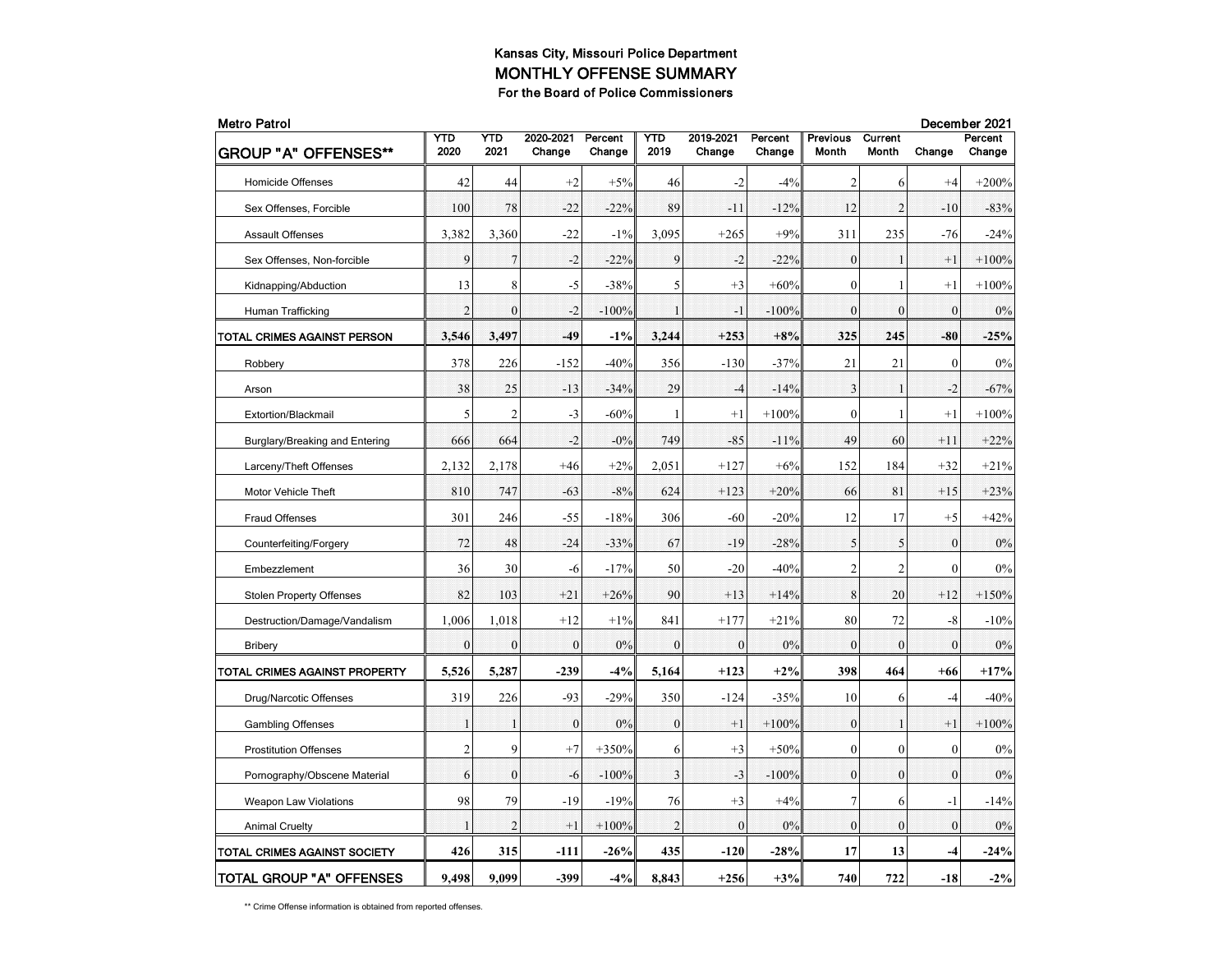| <b>East Patrol</b>                  |                |                |                     |                   |                |                     |                   |                                 |                         |                | December 2021     |  |  |
|-------------------------------------|----------------|----------------|---------------------|-------------------|----------------|---------------------|-------------------|---------------------------------|-------------------------|----------------|-------------------|--|--|
| <b>GROUP "A" OFFENSES**</b>         | YTD<br>2020    | YTD<br>2021    | 2020-2021<br>Change | Percent<br>Change | YTD<br>2019    | 2019-2021<br>Change | Percent<br>Change | <b>Previous</b><br><b>Month</b> | Current<br><b>Month</b> | Change         | Percent<br>Change |  |  |
| <b>Homicide Offenses</b>            | 79             | 48             | $-31$               | $-39%$            | 65             | $-17$               | $-26%$            | 5                               | 7                       | $+2$           | $+40%$            |  |  |
| Sex Offenses, Forcible              | 163            | 141            | $-22$               | $-13%$            | 157            | $-16$               | $-10%$            | 16                              | 9                       | $-7$           | $-44%$            |  |  |
| <b>Assault Offenses</b>             | 4,372          | 3,702          | $-670$              | $-15%$            | 3,973          | $-271$              | $-7%$             | 317                             | 302                     | $-15$          | $-5%$             |  |  |
| Sex Offenses, Non-forcible          | 15             | 19             | $+4$                | $+27%$            | -11            | $+8$                | $+73%$            | $\overline{2}$                  | $\mathbf{0}$            | $-2$           | $-100%$           |  |  |
| Kidnapping/Abduction                | 12             | 13             | $+1$                | $+8%$             | 14             | $-1$                | $-7%$             | $\mathbf{0}$                    | $\theta$                | $\mathbf{0}$   | 0%                |  |  |
| Human Trafficking                   | $\mathbf{1}$   | $\theta$       | $-1$                | $-100%$           | $\overline{4}$ | $-4$                | $-100%$           | $\theta$                        | $\theta$                | $\theta$       | 0%                |  |  |
| TOTAL CRIMES AGAINST PERSON         | 4,641          | 3,923          | $-718$              | $-15%$            | 4,220          | $-297$              | $-7%$             | 340                             | 318                     | $-22$          | $-6%$             |  |  |
| Robbery                             | 682            | 415            | $-267$              | $-39%$            | 657            | $-242$              | $-37%$            | 23                              | 38                      | $+15$          | $+65%$            |  |  |
| Arson                               | 97             | 93             | $-4$                | $-4%$             | 92             | $+1$                | $+1\%$            | 9                               | 8                       | $-1$           | $-11%$            |  |  |
| Extortion/Blackmail                 | $\mathbf{0}$   | $\overline{2}$ | $+2$                | $+200%$           | 1              | $+1$                | $+100%$           | -1                              | 1                       | $\mathbf{0}$   | $0\%$             |  |  |
| Burglary/Breaking and Entering      | 749            | 703            | $-46$               | $-6%$             | 700            | $+3$                | $+0\%$            | 70                              | 47                      | $-23$          | $-33%$            |  |  |
| Larceny/Theft Offenses              | 2,677          | 2,598          | $-79$               | $-3%$             | 2,594          | $+4$                | $+0\%$            | 217                             | 200                     | $-17$          | $-8%$             |  |  |
| Motor Vehicle Theft                 | 1,204          | 1,220          | $+16$               | $+1\%$            | 1,056          | $+164$              | $+16%$            | 138                             | 125                     | $-13$          | $-9%$             |  |  |
| <b>Fraud Offenses</b>               | 327            | 273            | $-54$               | $-17%$            | 308            | $-35$               | $-11%$            | 12                              | 21                      | $+9$           | $+75%$            |  |  |
| Counterfeiting/Forgery              | 53             | 43             | $-10$               | $-19%$            | 82             | $-39$               | $-48%$            | $\mathbf{3}$                    | $\overline{2}$          | $-1$           | $-33%$            |  |  |
| Embezzlement                        | 25             | 23             | $-2$                | $-8%$             | 41             | $-18$               | $-44%$            | $\mathfrak{Z}$                  | $\overline{0}$          | $-3$           | $-100%$           |  |  |
| <b>Stolen Property Offenses</b>     | 203            | 201            | $-2$                | $-1\%$            | 251            | $-50$               | $-20%$            | 10                              | 18                      | $+8$           | $+80%$            |  |  |
| Destruction/Damage/Vandalism        | 1,293          | 1,176          | $-117$              | $-9%$             | 1,126          | $+50$               | $+4%$             | 103                             | 88                      | $-15$          | $-15%$            |  |  |
| <b>Bribery</b>                      | $\mathbf{0}$   | $\mathbf{0}$   | $\theta$            | 0%                | $\mathbf{0}$   | $\theta$            | 0%                | $\mathbf{0}$                    | $\theta$                | $\theta$       | 0%                |  |  |
| TOTAL CRIMES AGAINST PROPERTY       | 7,310          | 6,747          | $-563$              | $-8%$             | 6,908          | $-161$              | $-2%$             | 589                             | 548                     | $-41$          | $-7%$             |  |  |
| Drug/Narcotic Offenses              | 601            | 480            | $-121$              | $-20%$            | 777            | $-297$              | $-38%$            | 32                              | 11                      | $-21$          | $-66%$            |  |  |
| <b>Gambling Offenses</b>            | $\overline{0}$ | $\mathbf{0}$   | $\overline{0}$      | 0%                | $\overline{2}$ | $-2$                | $-100%$           | $\mathbf{0}$                    | $\mathbf{0}$            | $\overline{0}$ | 0%                |  |  |
| <b>Prostitution Offenses</b>        | 11             | 42             | $+31$               | $+282%$           | 62             | $-20$               | $-32%$            | $\mathbf{0}$                    | $\theta$                | $\mathbf{0}$   | 0%                |  |  |
| Pornography/Obscene Material        | 6              | $\overline{2}$ | $-4$                | $-67%$            | $\overline{2}$ | $\mathbf{0}$        | 0%                | $\overline{0}$                  | $\mathbf{0}$            | $\mathbf{0}$   | 0%                |  |  |
| <b>Weapon Law Violations</b>        | 167            | 160            | $-7$                | $-4%$             | 158            | $+2$                | $+1%$             | 12                              | 9                       | $-3$           | $-25%$            |  |  |
| <b>Animal Cruelty</b>               | $\mathbf{1}$   | $\mathbf{0}$   | $-1$                | $-100%$           | $\overline{0}$ | $\mathbf{0}$        | 0%                | $\overline{0}$                  | $\mathbf{0}$            | $\mathbf{0}$   | 0%                |  |  |
| <b>TOTAL CRIMES AGAINST SOCIETY</b> | 785            | 684            | -101                | $-13%$            | 1,001          | $-317$              | $-32%$            | 44                              | 20                      | $-24$          | -55%              |  |  |
| TOTAL GROUP "A" OFFENSES            | 12,736         | 11,354         | $-1382$             | $-11%$            | 12,129         | $-775$              | $-6%$             | 973                             | 886                     | $-87$          | $-9%$             |  |  |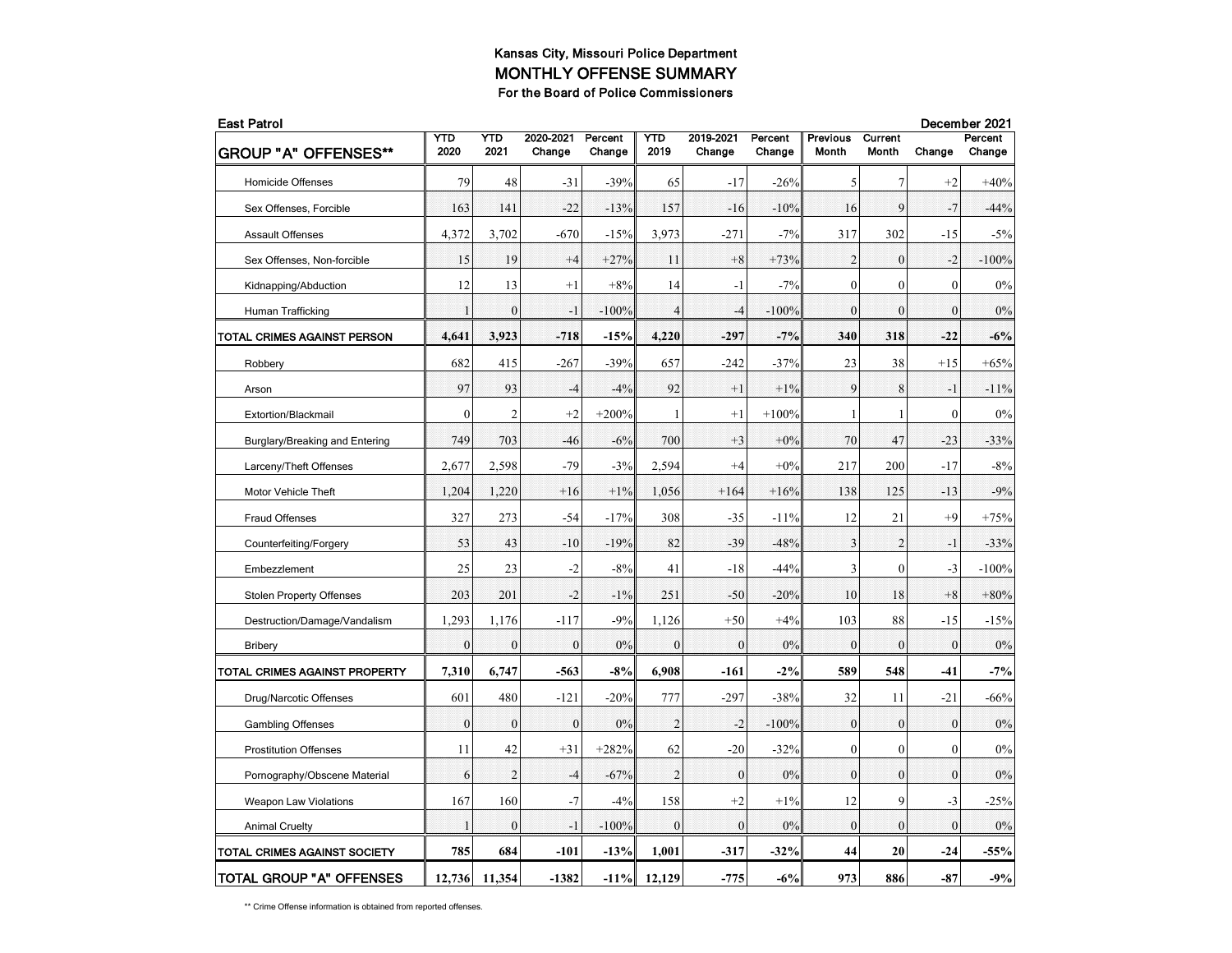| <b>North Patrol</b>                 |                |                |                     |                   |                |                     | December 2021     |                          |                  |                |                   |
|-------------------------------------|----------------|----------------|---------------------|-------------------|----------------|---------------------|-------------------|--------------------------|------------------|----------------|-------------------|
| <b>GROUP "A" OFFENSES**</b>         | YTD<br>2020    | YTD<br>2021    | 2020-2021<br>Change | Percent<br>Change | YTD<br>2019    | 2019-2021<br>Change | Percent<br>Change | <b>Previous</b><br>Month | Current<br>Month | Change         | Percent<br>Change |
| <b>Homicide Offenses</b>            | $\overline{c}$ | 3              | $^{+1}$             | $+50%$            | 3              | $\mathbf{0}$        | 0%                | $\mathbf{0}$             | $\overline{0}$   | $\mathbf{0}$   | 0%                |
| Sex Offenses, Forcible              | 35             | 38             | $+3$                | $+9%$             | 41             | $-3$                | $-7%$             | $\overline{2}$           | $\overline{2}$   | $\theta$       | 0%                |
| <b>Assault Offenses</b>             | 756            | 809            | $+53$               | $+7%$             | 693            | $+116$              | $+17%$            | 53                       | 72               | $+19$          | $+36%$            |
| Sex Offenses, Non-forcible          | $\mathbf{1}$   | 5              | $+4$                | $+400%$           | $\overline{2}$ | $+3$                | $+150%$           | $\overline{0}$           | $\mathbf{1}$     | $+1$           | $+100%$           |
| Kidnapping/Abduction                | $\overline{c}$ | 1              | $-1$                | $-50%$            | $\overline{c}$ | $-1$                | $-50%$            | $\mathbf{0}$             | $\mathbf{0}$     | $\mathbf{0}$   | $0\%$             |
| Human Trafficking                   | $\overline{2}$ | $\theta$       | $-2$                | $-100%$           | $\theta$       | $\theta$            | 0%                | $\theta$                 | $\theta$         | $\theta$       | 0%                |
| TOTAL CRIMES AGAINST PERSON         | 796            | 856            | $+60$               | $+8%$             | 741            | $+115$              | $+16%$            | 55                       | 75               | $+20$          | $+36%$            |
| Robbery                             | 65             | 60             | $-5$                | $-8%$             | 86             | $-26$               | $-30%$            | $\overline{4}$           | $\tau$           | $+3$           | $+75%$            |
| Arson                               | 5              | $\overline{2}$ | $-3$                | $-60%$            | 5              | $-3$                | $-60%$            | $\mathbf{0}$             | $\mathbf{0}$     | $\overline{0}$ | 0%                |
| Extortion/Blackmail                 | $\overline{0}$ | 1              | $+1$                | $+100%$           | 1              | $\mathbf{0}$        | 0%                | 1                        | $\overline{0}$   | $-1$           | $-100%$           |
| Burglary/Breaking and Entering      | 235            | 212            | $-23$               | $-10%$            | 214            | $-2$                | $-1\%$            | 16                       | 6                | $-10$          | $-63%$            |
| Larceny/Theft Offenses              | 1,640          | 1,700          | $+60$               | $+4%$             | 1,593          | $+107$              | $+7%$             | 147                      | 136              | -11            | $-7%$             |
| Motor Vehicle Theft                 | 422            | 376            | $-46$               | $-11%$            | 269            | $+107$              | $+40%$            | 26                       | 34               | $+8$           | $+31%$            |
| Fraud Offenses                      | 384            | 276            | $-108$              | $-28%$            | 336            | $-60$               | $-18%$            | 14                       | 28               | $+14$          | $+100%$           |
| Counterfeiting/Forgery              | 73             | 55             | $-18$               | $-25%$            | 84             | $-29$               | $-35%$            | $\overline{\mathbf{3}}$  | 1                | $-2$           | $-67%$            |
| Embezzlement                        | 13             | 17             | $+4$                | $+31%$            | 21             | $-4$                | $-19%$            | 1                        | 3                | $+2$           | $+200%$           |
| <b>Stolen Property Offenses</b>     | 15             | 13             | $-2$                | $-13%$            | 32             | $-19$               | $-59%$            | $\mathbf{1}$             | $\mathbf{1}$     | $\mathbf{0}$   | 0%                |
| Destruction/Damage/Vandalism        | 382            | 354            | $-28$               | $-7%$             | 288            | $+66$               | $+23%$            | 20                       | 22               | $+2$           | $+10%$            |
| <b>Bribery</b>                      | $\mathbf{0}$   | $\mathbf{0}$   | $\overline{0}$      | 0%                | $\mathbf{0}$   | $\mathbf{0}$        | 0%                | $\boldsymbol{0}$         | $\mathbf{0}$     | $\mathbf{0}$   | 0%                |
| TOTAL CRIMES AGAINST PROPERTY       | 3,234          | 3,066          | $-168$              | $-5%$             | 2,929          | $+137$              | $+5%$             | 233                      | 238              | $+5$           | $+2\%$            |
| Drug/Narcotic Offenses              | 98             | 44             | $-54$               | $-55%$            | 70             | $-26$               | $-37%$            | $\mathbf{0}$             | $\mathbf{0}$     | $\mathbf{0}$   | $0\%$             |
| <b>Gambling Offenses</b>            | $\theta$       | $\theta$       | $\mathbf{0}$        | 0%                | $\mathbf{0}$   | $\mathbf{0}$        | 0%                | $\theta$                 | $\theta$         | $\Omega$       | 0%                |
| <b>Prostitution Offenses</b>        | 6              | 3              | $-3$                | $-50%$            | 6              | $-3$                | $-50%$            | $\boldsymbol{0}$         | $\overline{0}$   | $\mathbf{0}$   | 0%                |
| Pornography/Obscene Material        | 3              | $\overline{4}$ | $+1$                | $+33%$            | $\mathbf{1}$   | $+3$                | $+300%$           | $\mathbf{0}$             | $\mathbf{0}$     | $\mathbf{0}$   | 0%                |
| <b>Weapon Law Violations</b>        | 17             | 15             | $-2$                | $-12%$            | $\overline{7}$ | $+8$                | $+114%$           | $\mathfrak{2}$           | 1                | $-1$           | $-50%$            |
| <b>Animal Cruelty</b>               | $\theta$       | $\overline{0}$ | $\overline{0}$      | 0%                | $\theta$       | $\theta$            | 0%                | $\overline{0}$           | $\theta$         | $\theta$       | 0%                |
| <b>TOTAL CRIMES AGAINST SOCIETY</b> | 124            | 66             | $-58$               | $-47%$            | 84             | $-18$               | $-21%$            | $\mathbf{2}$             |                  | -1             | $-50%$            |
| TOTAL GROUP "A" OFFENSES            | 4,154          | 3,988          | $-166$              | $-4\%$            | 3,754          | $+234$              | $+6%$             | 290                      | 314              | $+24$          | $+8%$             |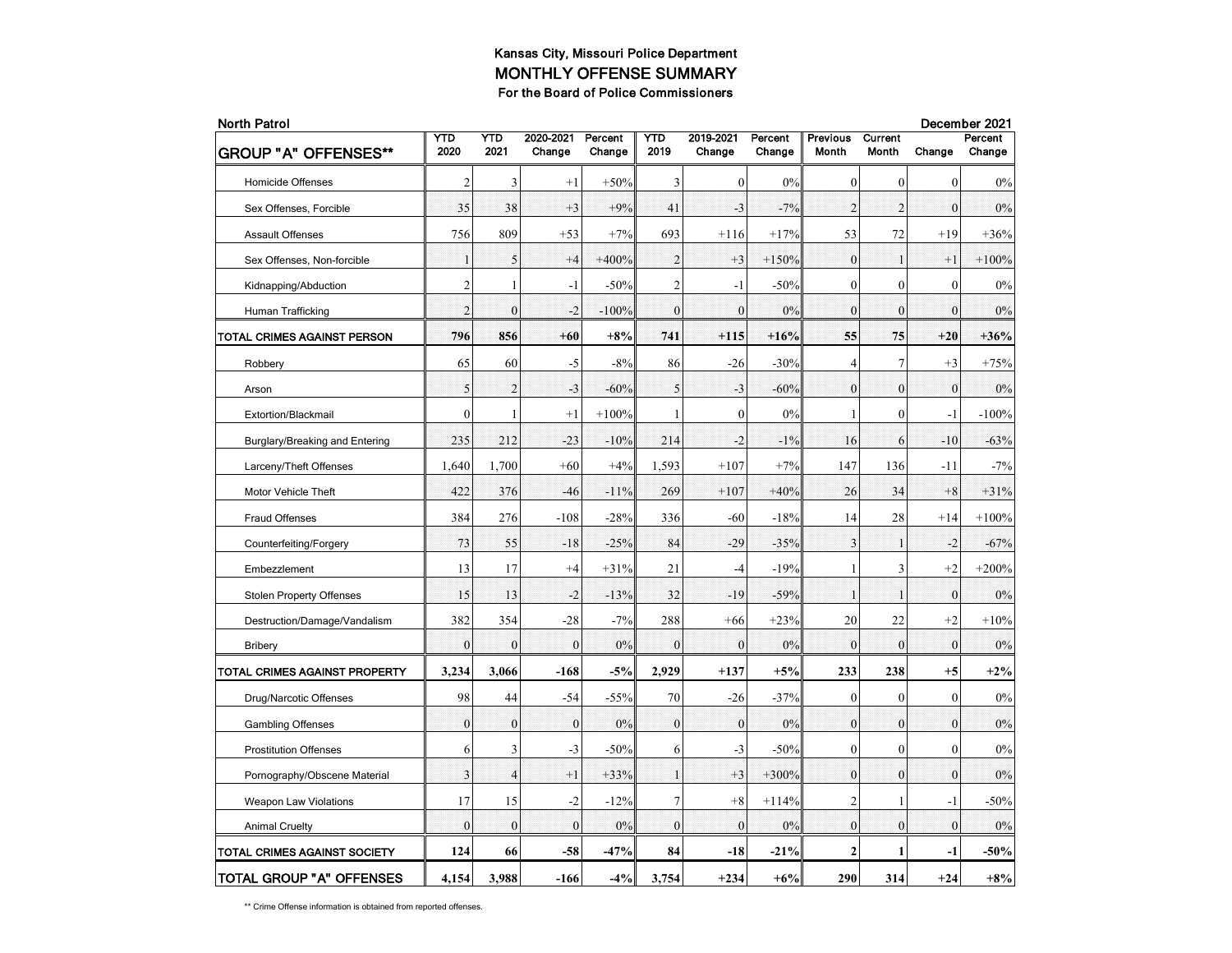| <b>South Patrol</b>             |                |              |                     |                   |                |                     |                   |                          | December 2021    |                  |                   |
|---------------------------------|----------------|--------------|---------------------|-------------------|----------------|---------------------|-------------------|--------------------------|------------------|------------------|-------------------|
| <b>GROUP "A" OFFENSES**</b>     | YTD<br>2020    | YTD<br>2021  | 2020-2021<br>Change | Percent<br>Change | YTD<br>2019    | 2019-2021<br>Change | Percent<br>Change | <b>Previous</b><br>Month | Current<br>Month | Change           | Percent<br>Change |
| <b>Homicide Offenses</b>        | 22             | 22           | $\mathbf{0}$        | 0%                | 6              | $+16$               | $+267%$           | $\mathbf{0}$             | 2                | $+2$             | $+200%$           |
| Sex Offenses, Forcible          | 55             | 55           | $\mathbf{0}$        | 0%                | 56             | $-1$                | $-2\%$            | $\overline{2}$           | $\overline{2}$   | $\theta$         | 0%                |
| <b>Assault Offenses</b>         | 2,002          | 1,867        | $-135$              | $-7%$             | 1,713          | $+154$              | $+9%$             | 103                      | 159              | $+56$            | $+54%$            |
| Sex Offenses, Non-forcible      | $\mathbf{1}$   | 6            | $+5$                | $+500%$           | 6              | $\boldsymbol{0}$    | 0%                | $\mathbf{0}$             | $\mathbf{1}$     | $+1$             | $+100%$           |
| Kidnapping/Abduction            | 1              | 9            | $+8$                | $+800%$           | 12             | $-3$                | $-25%$            | $\overline{4}$           | $\mathbf{0}$     | $-4$             | $-100%$           |
| Human Trafficking               | $\theta$       | $\theta$     | $\theta$            | 0%                | $\theta$       | $\theta$            | 0%                | $\theta$                 | $\mathbf{0}$     | $\theta$         | 0%                |
| TOTAL CRIMES AGAINST PERSON     | 2,081          | 1,959        | $-122$              | $-6%$             | 1,793          | $+166$              | $+9%$             | 109                      | 164              | $+55$            | $+50%$            |
| Robbery                         | 187            | 110          | $-77$               | $-41%$            | 220            | $-110$              | $-50%$            | 15                       | 9                | $-6$             | $-40%$            |
| Arson                           | 13             | 9            | $-4$                | $-31%$            | 10             | $-1$                | $-10%$            | $\boldsymbol{0}$         | $\overline{2}$   | $+2$             | $+200%$           |
| Extortion/Blackmail             | $\overline{0}$ | $\mathbf{0}$ | $\boldsymbol{0}$    | 0%                | 1              | $-1$                | $-100%$           | $\mathbf{0}$             | $\overline{0}$   | $\mathbf{0}$     | $0\%$             |
| Burglary/Breaking and Entering  | 496            | 389          | $-107$              | $-22%$            | 539            | $-150$              | $-28%$            | 26                       | 36               | $+10$            | $+38%$            |
| Larceny/Theft Offenses          | 1,701          | 1,541        | $-160$              | $-9%$             | 1,533          | $+8$                | $+1\%$            | 127                      | 120              | $-7$             | $-6%$             |
| Motor Vehicle Theft             | 568            | 527          | $-41$               | $-7%$             | 404            | $+123$              | $+30%$            | 35                       | 49               | $+14$            | $+40%$            |
| Fraud Offenses                  | 271            | 225          | $-46$               | $-17%$            | 212            | $+13$               | $+6%$             | 13                       | 7                | $-6$             | $-46%$            |
| Counterfeiting/Forgery          | 48             | 38           | $-10$               | $-21%$            | 70             | $-32$               | $-46%$            | $\overline{4}$           | 1                | $-3$             | $-75%$            |
| Embezzlement                    | 31             | 31           | $\boldsymbol{0}$    | 0%                | 31             | $\mathbf{0}$        | 0%                | $\mathfrak{2}$           | $\overline{0}$   | $-2$             | $-100%$           |
| <b>Stolen Property Offenses</b> | 61             | 65           | $+4$                | $+7%$             | 82             | $-17$               | $-21%$            | 5                        | 8                | $+3$             | $+60%$            |
| Destruction/Damage/Vandalism    | 593            | 568          | $-25$               | $-4%$             | 544            | $+24$               | $+4%$             | 47                       | 65               | $+18$            | $+38%$            |
| <b>Bribery</b>                  | $\mathbf{0}$   | $\mathbf{0}$ | $\overline{0}$      | 0%                | $\mathbf{0}$   | $\mathbf{0}$        | 0%                | $\mathbf{0}$             | $\mathbf{0}$     | $\mathbf{0}$     | 0%                |
| TOTAL CRIMES AGAINST PROPERTY   | 3,969          | 3,503        | $-466$              | $-12%$            | 3,646          | $-143$              | $-4%$             | 274                      | 297              | $+23$            | $+8%$             |
| Drug/Narcotic Offenses          | 132            | 64           | $-68$               | $-52%$            | 114            | $-50$               | $-44%$            | $\overline{4}$           | 3                | $-1$             | $-25%$            |
| <b>Gambling Offenses</b>        | $\overline{0}$ | $\theta$     | $\mathbf{0}$        | 0%                | $\mathbf{0}$   | $\mathbf{0}$        | 0%                | $\theta$                 | $\theta$         | $\mathbf{0}$     | 0%                |
| <b>Prostitution Offenses</b>    | $\mathbf{1}$   | 8            | $^{+7}$             | $+700%$           | 1              | $+7$                | $+700%$           | $\boldsymbol{0}$         | $\overline{0}$   | $\boldsymbol{0}$ | 0%                |
| Pornography/Obscene Material    | 3              | $\mathbf{0}$ | $-3$                | $-100%$           | 3              | $-3$                | $-100%$           | $\mathbf{0}$             | $\mathbf{0}$     | $\mathbf{0}$     | 0%                |
| <b>Weapon Law Violations</b>    | 53             | 46           | $-7$                | $-13%$            | 38             | $+8$                | $+21%$            | 3                        | 1                | $-2$             | $-67%$            |
| <b>Animal Cruelty</b>           | $\mathbf{1}$   | $\mathbf{0}$ | $-1$                | $-100%$           | $\overline{0}$ | $\theta$            | 0%                | $\mathbf{0}$             | $\theta$         | $\theta$         | 0%                |
| TOTAL CRIMES AGAINST SOCIETY    | 189            | 118          | $-71$               | $-38%$            | 156            | $-38$               | $-24%$            | $\overline{7}$           | 4                | $-3$             | $-43%$            |
| TOTAL GROUP "A" OFFENSES        | 6,239          | 5,580        | $-659$              | $-11%$            | 5,595          | $-15$               | $-0%$             | 390                      | 465              | $+75$            | $+19%$            |